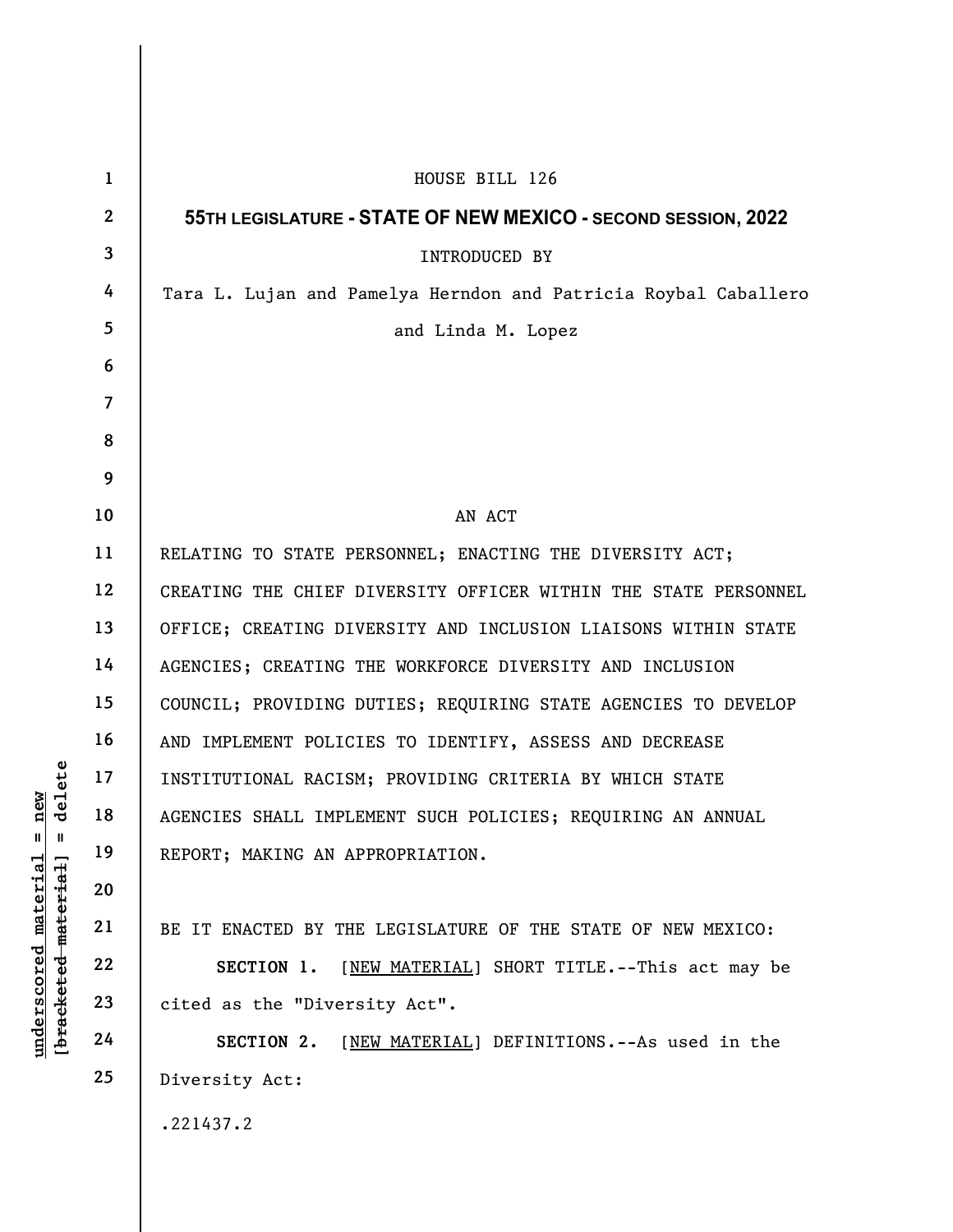A. "accessibility" means the degree to which a product, device, service, environment or facility is usable by as many people as possible, including people that belong to a protected class;

5 6 B. "council" means the workforce diversity and inclusion council;

C. "director" means the state personnel director; D. "diversity" means the practice of including or involving people from a range of different racial or ethnic backgrounds and may also include persons of every background, gender, race, sexual orientation, age and disability;

12 13 14 15 16 E. "equality" means the equivalent treatment of and opportunity for members of different groups within society regardless of individual distinctions of race, ethnicity, gender, age, social class, sexual orientation or other characteristics or circumstances;

F. "equity" means the consistent and systematic fair, just and impartial treatment of all people, including people who belong to underserved communities;

understand material material end of the same of the same of the same of the same of the same of the same of the same of the same of the same of the same of the same of the same of the same of the same of the same of the sa G. "gender identity" means the gender-related identity, appearance, mannerisms or other gender-related characteristics of a person, regardless of the person's designated sex at birth;

H. "inclusion" means the process of creating a working culture and environment that recognizes, appreciates .221437.2  $- 2 -$ 

1

2

3

4

7

8

9

10

11

17

18

19

20

21

22

23

24

25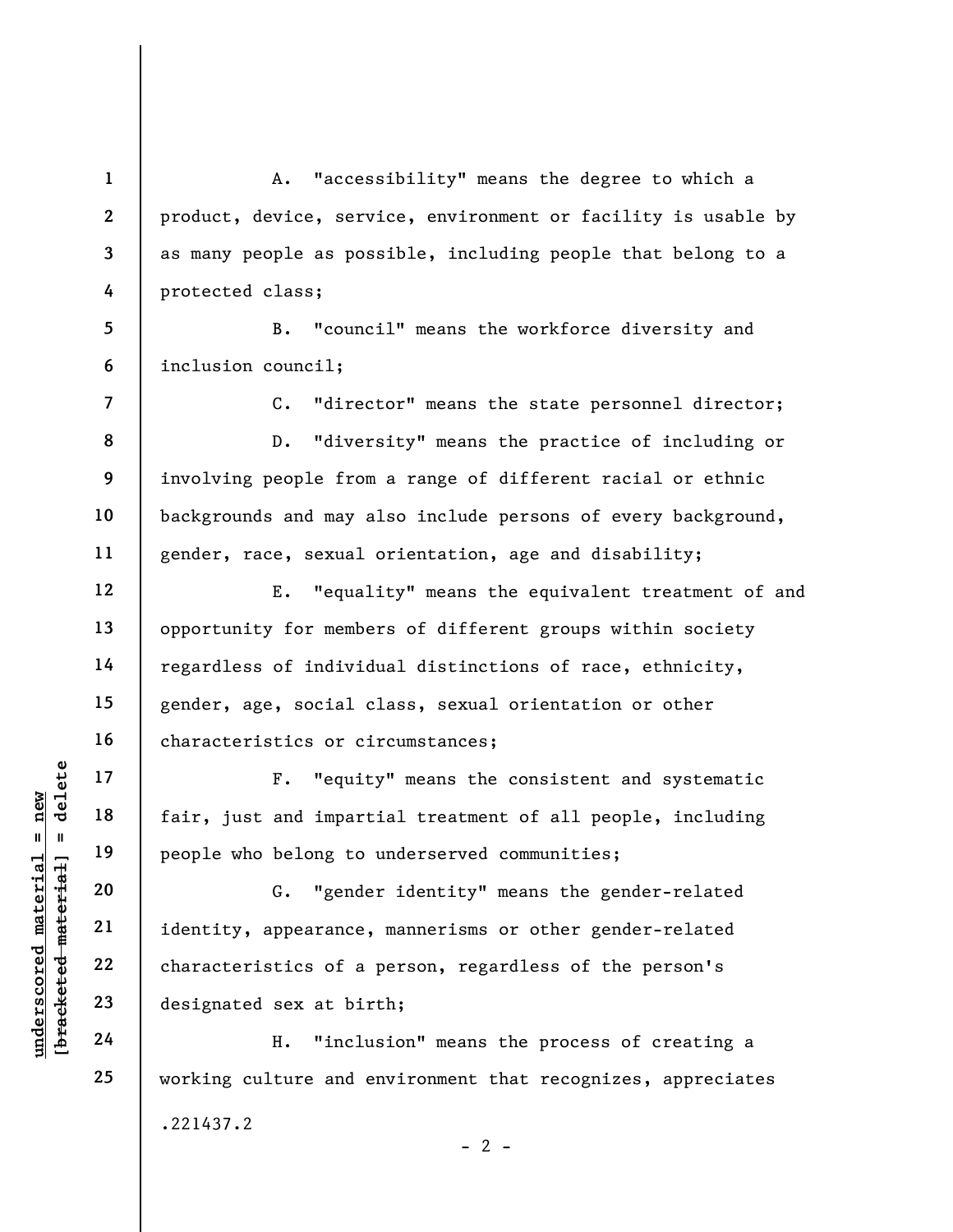and effectively utilizes the talents, skills and perspectives of every state employee; uses state employee skills to achieve a state agency's objectives and mission; connects each state employee to the organization; and encourages collaboration, flexibility and fairness in the workplace;

I. "inequities" means disparities in physical health, mental health, economic opportunities, education or social factors;

J. "institutional racism" means actions that result in differential access to the goods, services and opportunities of society due to the existence of institutional programs, policies and practices that intentionally or unintentionally place certain racial and ethnic groups at a disadvantage in relation to other groups;

K. "office" means the state personnel office;

underscored material = new [bracketed material] = delete L. "protected class" means a group of people with a common characteristic who are legally protected from employment discrimination on the basis of that characteristic; such characteristics may include a person's race; color; religion; sex, which may include pregnancy, transgender status and sexual orientation; national origin; age, being forty years of age or older; disability; or genetic information;

M. "state agency" means any state agency, office, department, board, commission or authority under the executive branch of the state;

 $-3 -$ 

.221437.2

5 6

7

8

9

10

11

12

13

14

15

16

17

18

19

20

21

22

23

24

25

1

2

3

4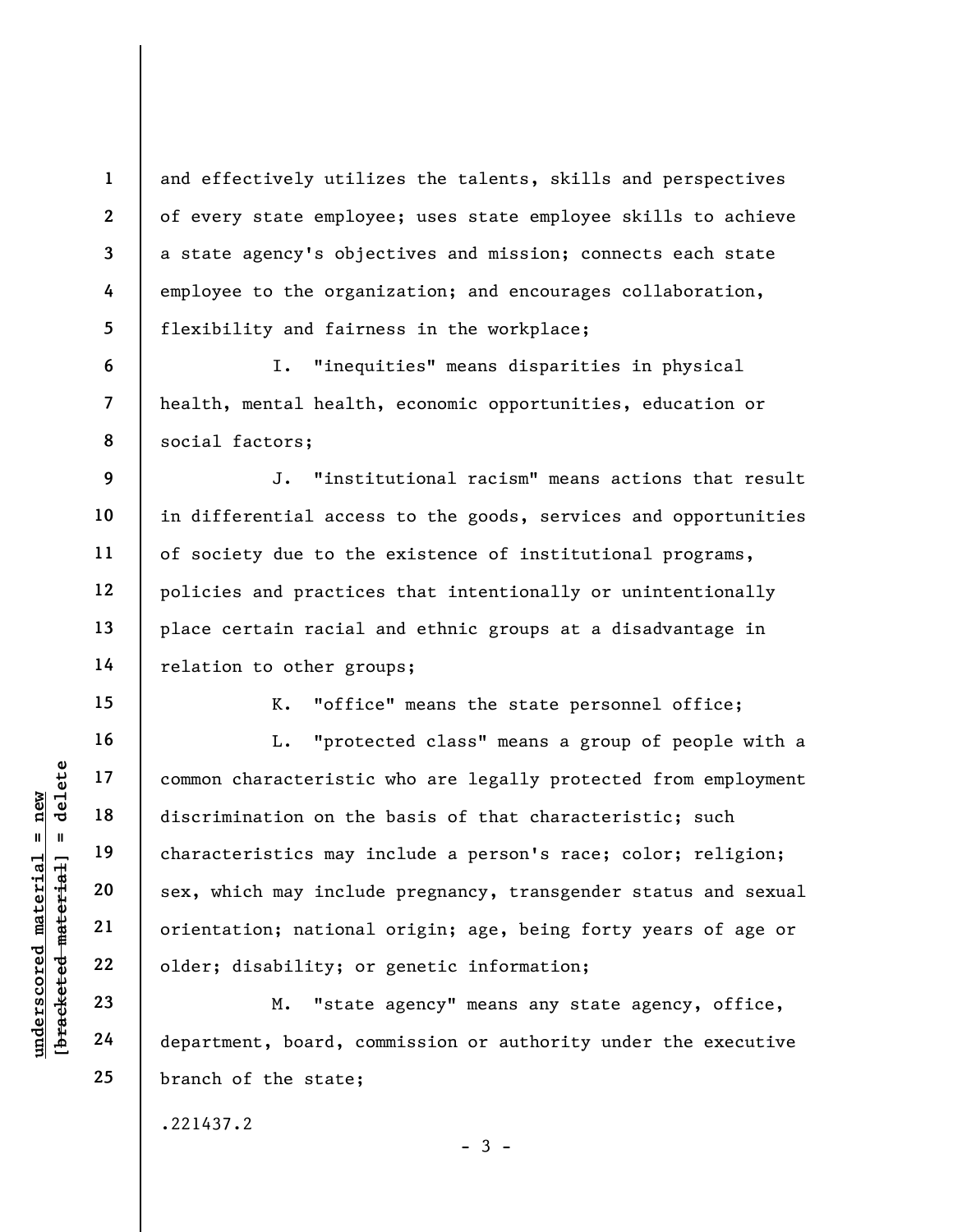1 2 N. "state employees" means all classified personnel pursuant to the Personnel Act;

3 4 5 6 7 8 9 10 11 12 13 O. "underserved communities" means populations, as well as geographic communities, who share a particular characteristic and have been systematically denied a full opportunity to participate in aspects of economic, social and civic life; such communities may include Black, Latino, Native American, Asian American and Pacific Islander and other persons of color; members of religious minorities; lesbian, gay, bisexual, transgender and queer persons; persons with disabilities; persons who live in rural areas; and persons who have otherwise been adversely affected by persistent poverty or inequality; and

P. "workforce diversity" means the process of recruiting from a diverse, qualified group of potential applicants to secure a high-performing workforce drawn from all segments of American society.

SECTION 3. [NEW MATERIAL] CHIEF DIVERSITY OFFICER-- CREATED--DUTIES.--

underscored material = new [bracketed material] = delete A. The position of "chief diversity officer" is created as a classified position within the office. The chief diversity officer shall be hired by and serve at the pleasure of the director.

B. The chief diversity officer shall have a background and education in management or business and have .221437.2 - 4 -

14

15

16

17

18

19

20

21

22

23

24

25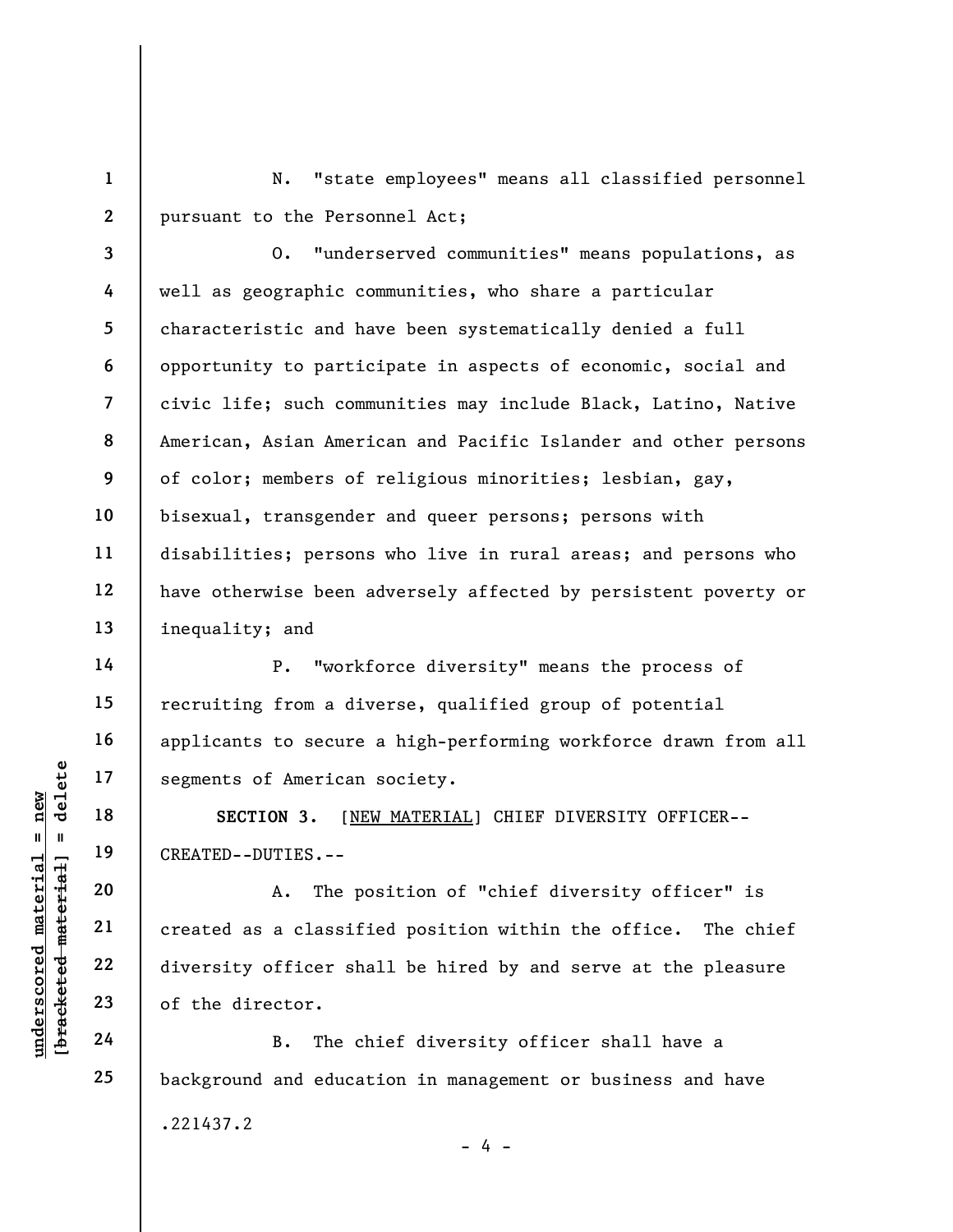1 experience with diversity and inclusion.

of the Diversity Act;

.221437.2

C. The chief diversity officer shall:

proactive diversity, equality, equity and inclusion initiatives

in support of the state's strategic plan to create a culture of

diversity, equality, equity and inclusion pursuant to Section 6

agencies in assessing potential barriers and developing

strategies for state agencies to recruit and retain a diverse

(1) lead the development and implementation of

(2) collaborate with and support other state

| ם שבבש<br>השב       |  |  |
|---------------------|--|--|
|                     |  |  |
|                     |  |  |
| <b>ו המרבדם דמד</b> |  |  |
|                     |  |  |
|                     |  |  |
|                     |  |  |

2

3

4

5

6

7

8

9

10

understand material material compliance with all r<br>
editional material material material material material compliance with all r<br>
directors with regard<br>
directors with regard<br>
officer has authority<br>
(6)<br>
resource managemen 11 12 13 14 15 16 17 18 19 20 21 22 23 24 25 workforce; (3) assess state agencies' needs for, and recommend training initiatives on, cultural competency, gender identity differences, disability, accessibility, sexual harassment and other topics designed to increase awareness and support of equity, equality and inclusive values; (4) ensure that all state agencies maintain compliance with all relevant and applicable laws and rules; (5) exercise authority to advise state agency directors with regard to matters for which the chief diversity officer has authority pursuant to this section; (6) have full access to the office's human resource management systems; (7) establish and maintain state-agencyspecific strategic plans that publicly state diversity

 $- 5 -$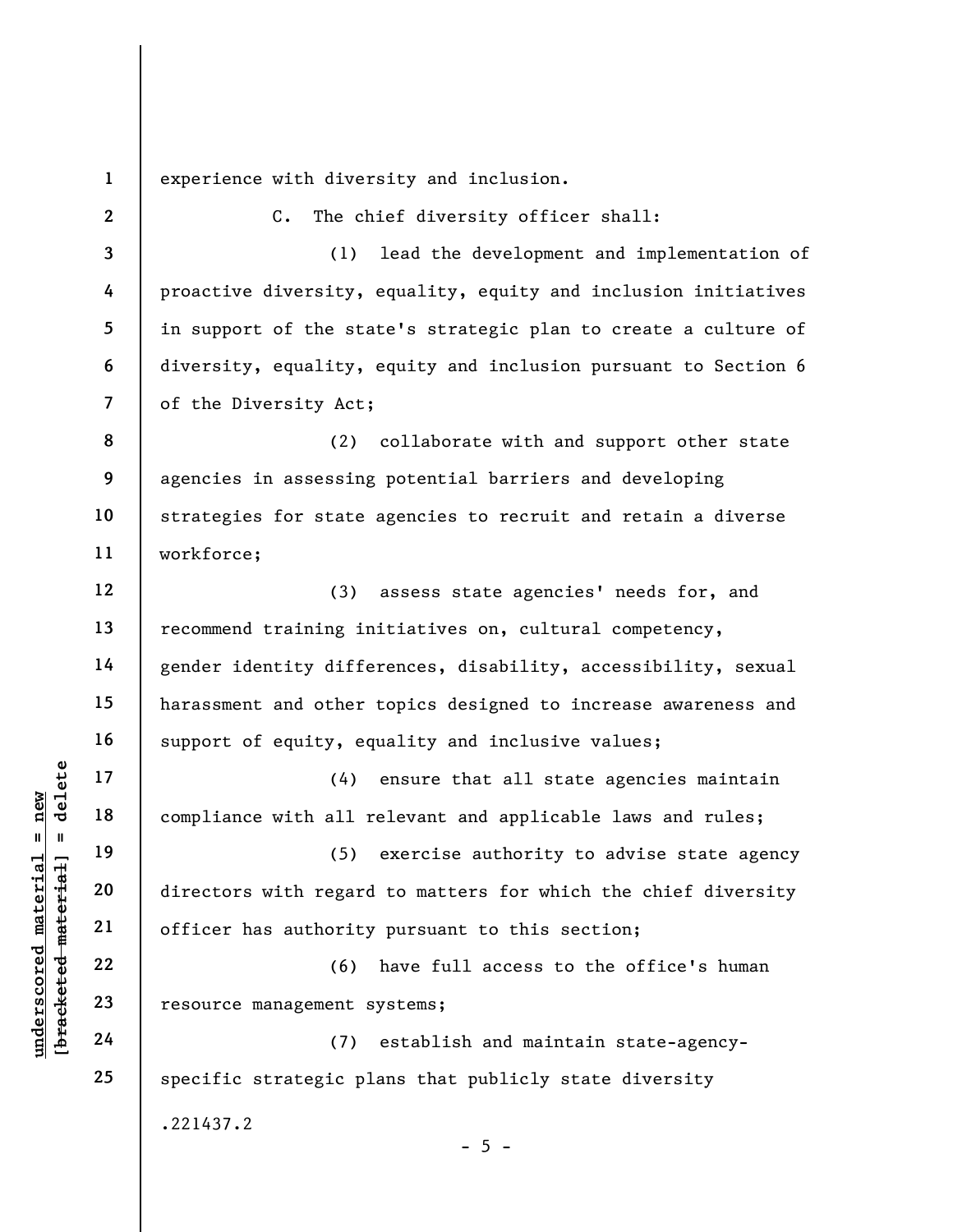understand material material end and provisions<br>
which the personnel Act as<br>
retention and pay;<br>
20<br>
10<br>
10<br>
12<br>
22<br>
23<br>
12<br>
24<br>
24<br>
24<br>
24<br>
23<br>
24<br>
24<br>
24<br>
23<br>
24<br>
24 1 2 3 4 5 6 7 8 9 10 11 12 13 14 15 16 17 18 19 20 21 22 23 24 25 definitions and goals for the state agency; (8) define a set of strategic metrics that are directly linked to key organizational priorities and goals actively used to implement the strategic plan; (9) establish training regarding diversity dynamics and best practices for effectively leading diverse groups; (10) establish and maintain a strategic plan for outreach to, and recruiting from, underserved communities; (11) conduct regular, rigorous evaluations and assessments of diversity for state agencies; and (12) perform such additional duties and exercise such powers as the director may prescribe. D. On or before December 31 of each year, the chief diversity officer shall: (1) conduct an evaluation of race as selfidentified by applicants, candidates and employees subject to the Personnel Act as related to hiring, promotion, retention and pay; (2) develop policies to identify, assess, reduce and prevent inequities due to institutional racism in hiring, promotion and pay for those agencies with positions to which the provisions of the Personnel Act apply; (3) conduct an analysis of state government employment data sets of race as self-identified by employees to .221437.2  $- 6 -$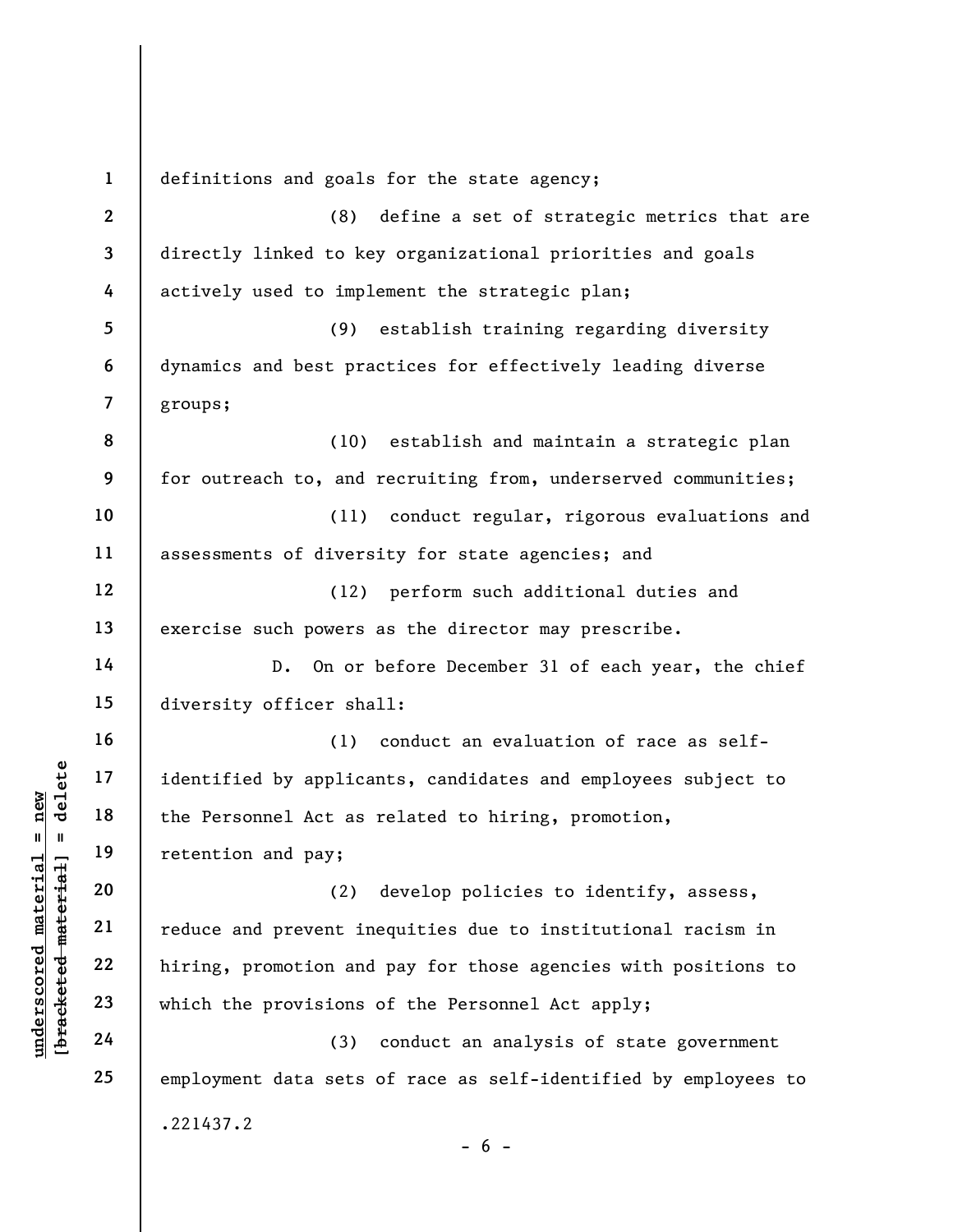UN DER FRIDE MATHEM 19<br>
UN DER FRIDE MATHEM 19<br>
UN DER FRIDE MATERIAL SECTION 4. [NEW<br>
UNITES.--<br>
22<br>
UNITES.--<br>
23<br>
24<br>
24<br>
PUR DUTIES.--<br>
A. Each s<br>
24<br>
That state agency and<br>
that state agency and 1 2 3 4 5 6 7 8 9 10 11 12 13 14 15 16 17 18 19 20 21 22 23 24 25 track progress toward ending institutional racism; and (4) develop and provide anti-institutional racism training for all employees subject to the Personnel Act that shall include: (a) a historical perspective on New Mexico, spotlighting the many racial and ethnic subpopulations that live and work in New Mexico and the need for all New Mexicans to be aware of, appreciate and celebrate the cultural differences in the state; (b) strategies to eliminate cultural prejudices and discrimination while strengthening the common threads that bind individuals into one state and one country; (c) strategies to improve engagement with employees, customers or clients from different cultural backgrounds; and (d) strategies to counteract unconscious bias and foster a climate of diversity and inclusion in the state government workplace. SECTION 4. [NEW MATERIAL] DIVERSITY AND INCLUSION LIAISONS--WORKFORCE DIVERSITY AND INCLUSION COUNCIL--CREATED-- DUTIES.-- A. Each state agency shall designate a diversity and inclusion liaison, who shall report directly to the head of that state agency and collaborate with the chief diversity officer. .221437.2 - 7 -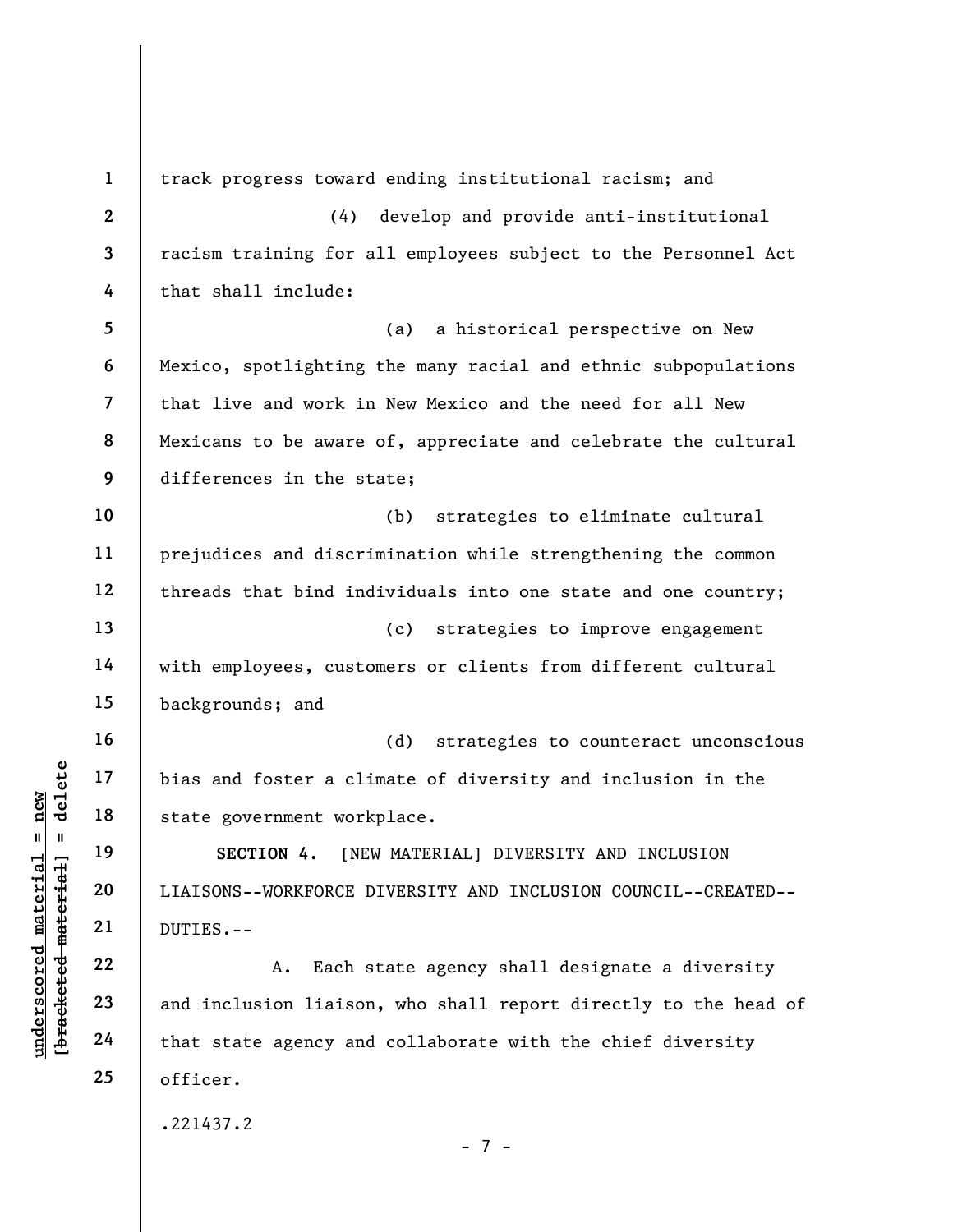B. The chief diversity officer shall convene the "workforce diversity and inclusion council" composed of the diversity and inclusion liaisons from each state agency.

C. Each diversity and inclusion liaison shall provide to the chief diversity officer the data and information required pursuant to Section 5 of the Diversity Act.

D. Diversity and inclusion liaisons shall work with the chief diversity officer to implement recommendations proposed by state agencies or by the chief diversity officer.

E. The diversity and inclusion liaisons shall assist the chief diversity officer in developing and providing anti-institutional racism training for all employees subject to the Personnel Act.

F. The chief diversity officer, in collaboration with the diversity and inclusion liaisons, shall ensure that each state agency includes a prominent statement on all job advertisements and annual reviews that:

(1) clearly articulates the state's commitment to reducing and preventing institutional racism; and

understand and a<br>
understand material material and prevents and and<br>
understanding and prevents<br>
20<br>
understanding and prevents<br>
21<br>
22<br>
23<br>
establish subcommitte<br>
24<br>
SECTION 5. [NEI (2) states that all employees are required to participate in anti-institutional racism training.

G. The council shall convene regularly and may establish subcommittees as appropriate.

SECTION 5. [NEW MATERIAL] ANNUAL REPORT--REPORT CONTENTS--PUBLICATION AND DISSEMINATION OF REPORT.--

.221437.2

1

2

3

4

5

6

7

8

9

10

11

12

13

14

15

16

17

18

19

20

21

22

23

24

25

- 8 -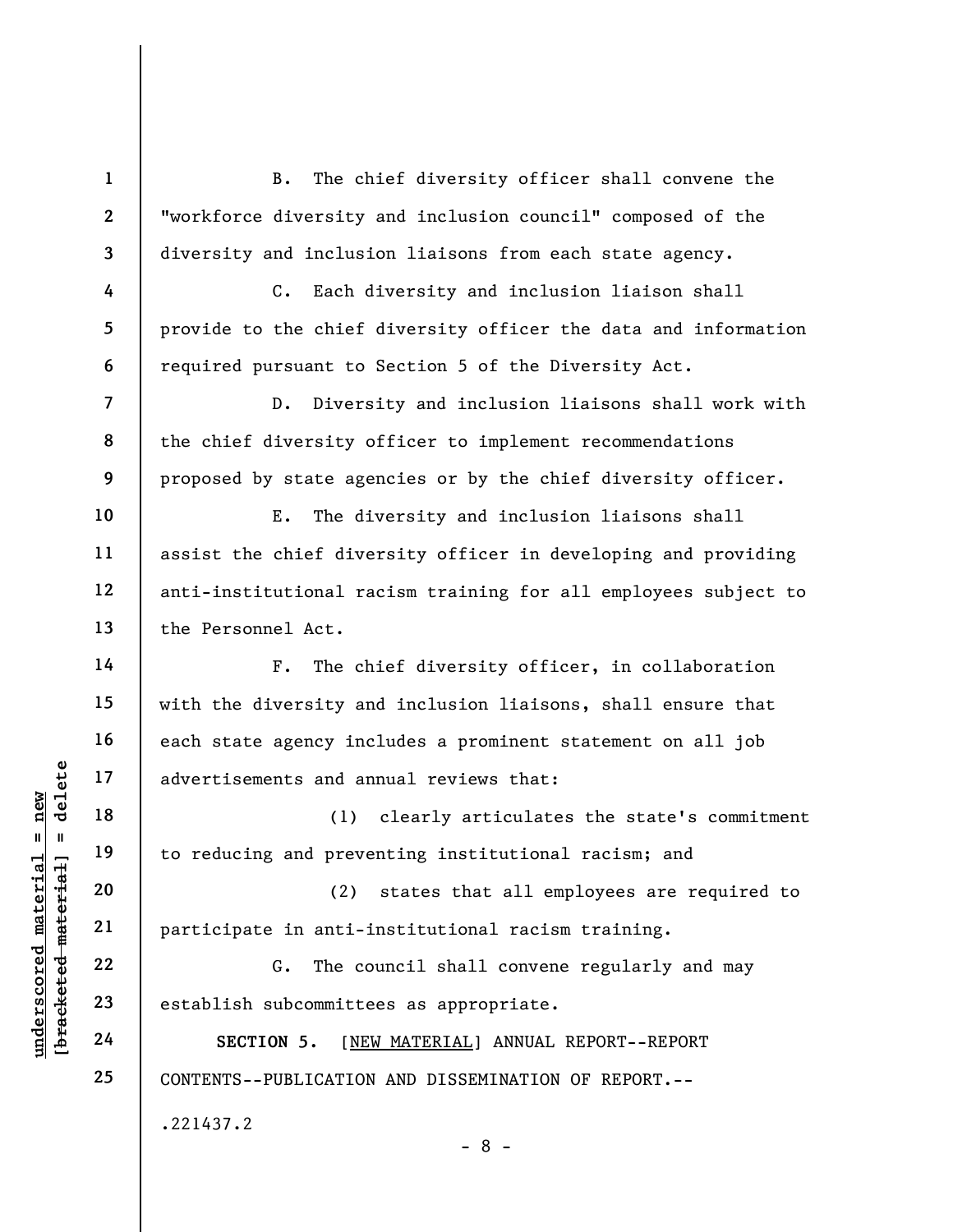under 17<br>
= 18<br>
= 19<br>
= 19<br>
= 19<br>
= 19<br>
= 19<br>
= 19<br>
= 19<br>
= 19<br>
= 19<br>
= 19<br>
= 19<br>
= 19<br>
= 19<br>
= 19<br>
= 19<br>
= 19<br>
= 10<br>
= 10<br>
= 10<br>
= 10<br>
= 10<br>
= 10<br>
= 10<br>
= 10<br>
= 10<br>
= 10<br>
= 10<br>
= 10<br>
= 10<br>
= 10<br>
= 10<br>
= 10<br>
= 10<br>
= 10<br>
= 1 2 3 4 5 6 7 8 9 10 11 12 13 14 15 16 17 18 19 20 21 22 23 24 25 A. No later than July 1 of each year, each state agency shall submit a report to the office on the activities of the state agency pursuant to the Diversity Act. The report shall include: (1) demographic data on each element of the state agency's workforce that is disaggregated by rank and grade or grade-equivalent, with respect to the following groups: (a) applicants for each position within the state agency; (b) applicants hired to the state agency; (c) state employees promoted within the state agency; (d) members of any external advisory committee or board who are subject to appointment by people in senior positions at the state agency; (e) state employees participating in professional development programs; and (f) state employees participating in mentorship or retention programs; (2) aggregate demographic statistics for all employees, including race for those employees who selfidentify; (3) an assessment of the state agency's .221437.2 - 9 -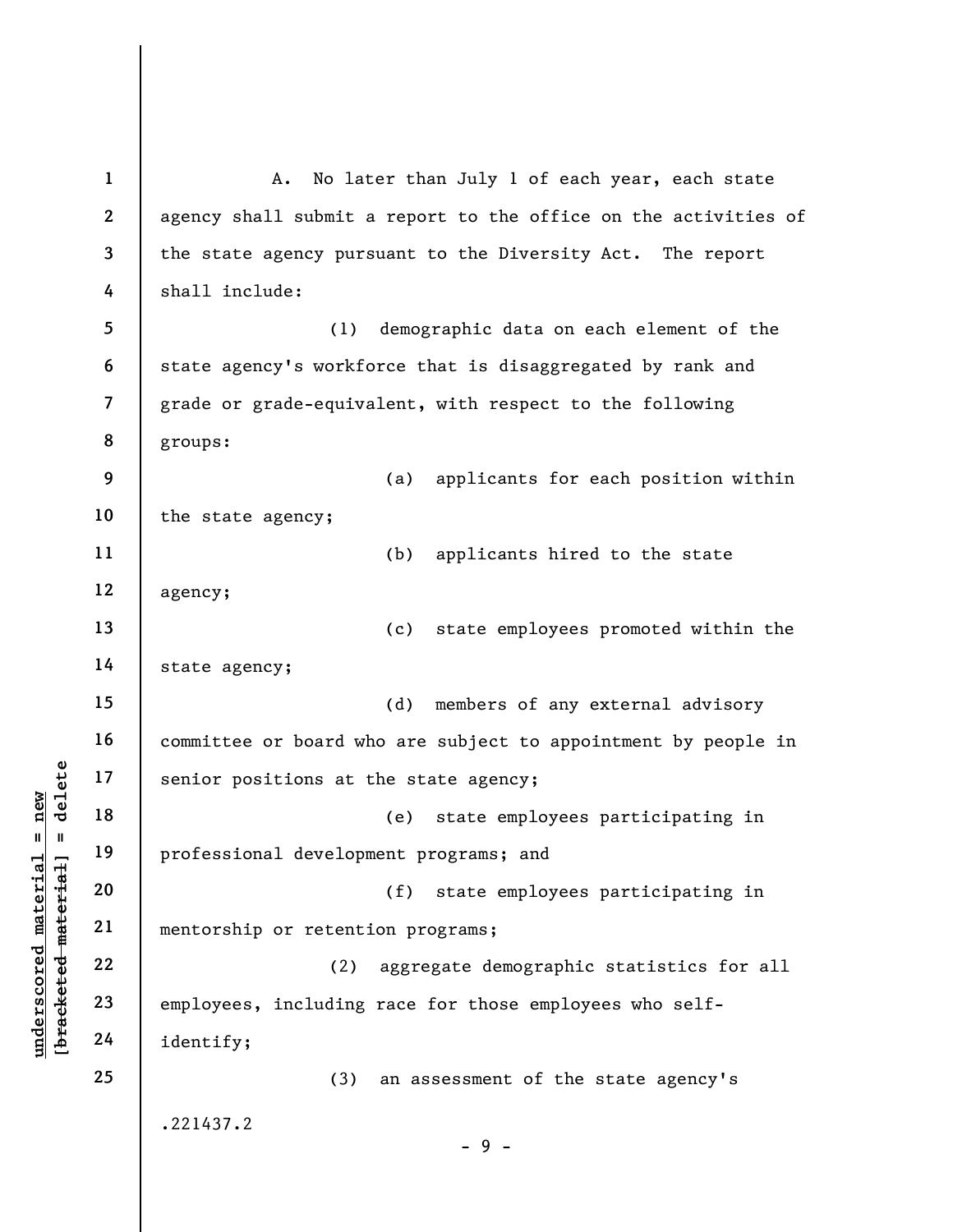underscored material material material experience of the employment produced the employment produced the employment produced material of the employment produced set of the employment produced set of the employment produced 1 2 3 4 5 6 7 8 9 10 11 12 13 14 15 16 17 18 19 20 21 22 23 24 25 compliance with relevant elements identified by the United States equal employment opportunity commission; (4) an assessment of the state agency's antiinstitutional racism policies in hiring, promotion, retention, pay equity, community engagement and workplace participation; (5) the steps in the state agency's hiring and promotion processes that incorporate the values of diversity, equity and inclusion; (6) data on the promotion outcomes of women and racial or ethnic minorities; (7) demographic data, disaggregated by rank and grade or grade-equivalent, of contractors and subcontractors, as well as the nongovernmental organizations and civil society organizations that win bids or obtain contracts and grants and serve as subcontractors to the state agency; (8) a description of the state agency's efforts to propagate rules of fairness, impartiality and inclusion; (9) the state agency's efforts to enforce anti-harassment and anti-discrimination policies; (10) the state agency's acknowledgment of its obligation to refrain from unlawful discrimination in any phase of the employment process, including recruitment, hiring, evaluation, assignments, promotion, retention and training; .221437.2  $- 10 -$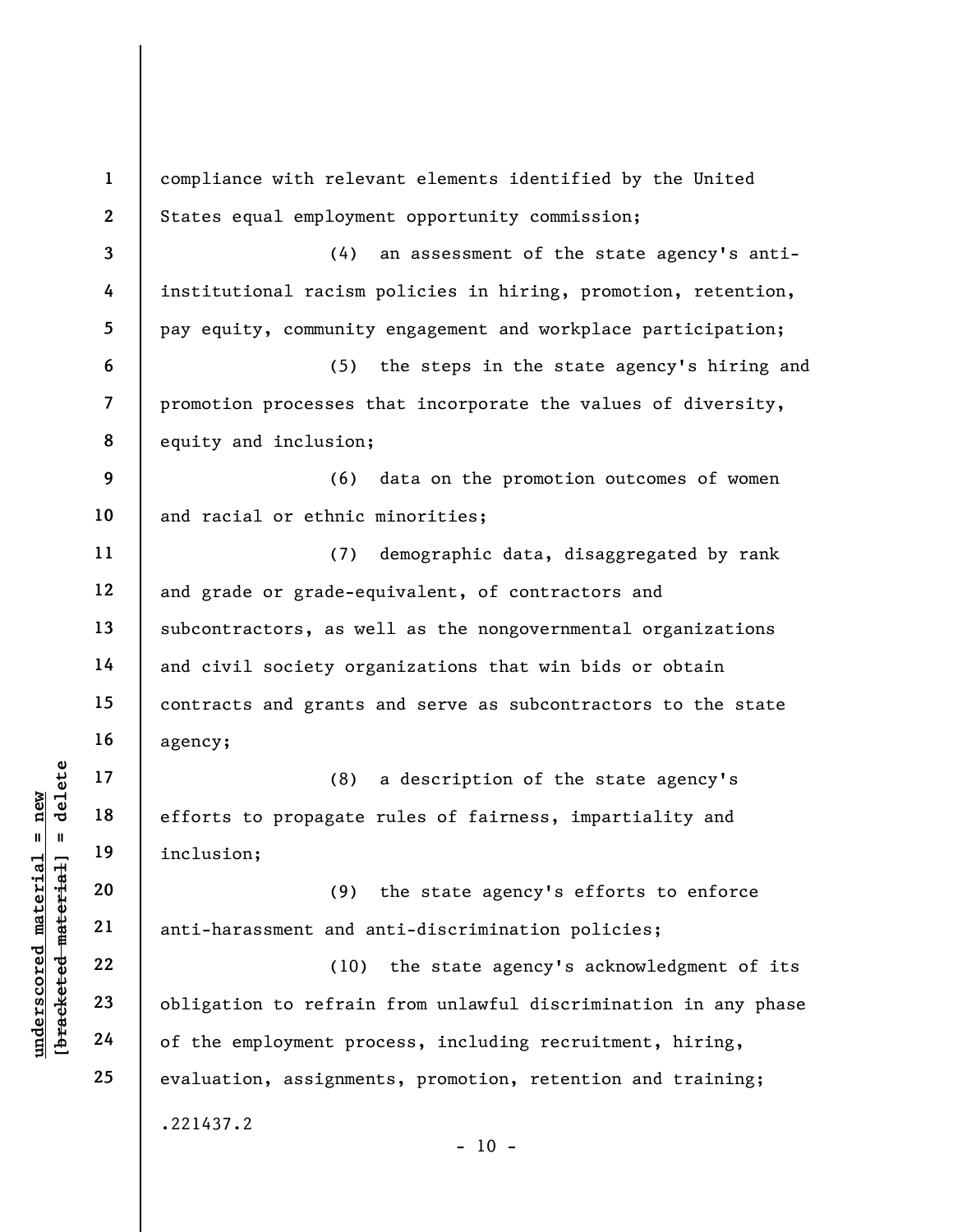1 2 3 4 5 6 7 8 9 10 11 12 (11) the state agency's intentions to prevent retaliation for state employees participating in employmentrelated activities protected by state or federal law; (12) an assessment of the state agency's obligation to deliver reasonable accommodations for state employees with disabilities; and (13) recommendations using data-driven approaches toward advancing solutions for problems identified and proactive measures addressing diversity, equity and inclusion in the workforce. B. The chief diversity officer shall compile the

understand material material experience is an application of the material material contraction of the contraction of the contraction of the contraction of the contraction of the contraction of the contraction of the contra state agency data collected pursuant to Subsection A of this section into an annual report and submit the report no later than October 1 of each year to the governor, the appropriate interim legislative committee dealing with courts, corrections and justice issues, the legislative finance committee and the legislature to address diversity, inclusion and institutional racism as a part of the annual fiscal budget or request for proposals submission for each state agency.

C. The chief diversity officer shall:

(1) ensure that the data included within the annual report is in a machine-readable format that is downloadable, searchable and sortable; and

(2) publish the annual report on the office's website.

.221437.2

13

14

15

16

17

18

19

20

21

22

23

24

25

- 11 -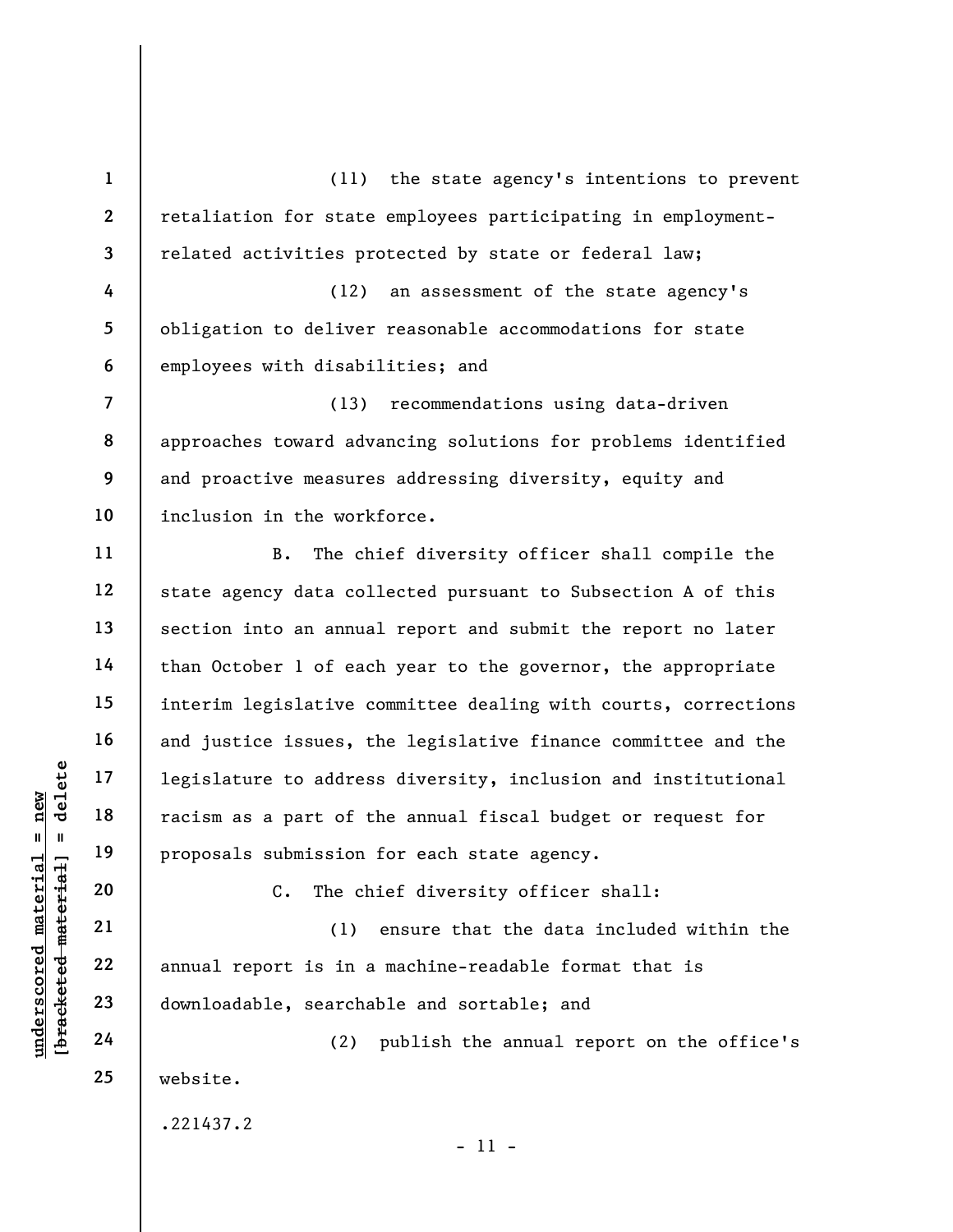under 17<br>
and 18<br>
under 18<br>
under 19<br>
under 19<br>
20<br>
under 22<br>
22<br>
23<br>
under 24<br>
universal<br>
24<br>
universal<br>
24<br>
universal<br>
universal<br>
24<br>
universal<br>
universal<br>
24<br>
universal<br>
24<br>
universal<br>
24<br>
24<br>
29<br>
29<br>
29<br>
29<br>
29<br>
29<br>
29 1 2 3 4 5 6 7 8 9 10 11 12 13 14 15 16 17 18 19 20 21 22 23 24 25 D. A copy of the report shall be maintained in the legislative council service library, the state library and the state records center and archives. SECTION 6. [NEW MATERIAL] DIVERSITY, EQUITY AND INCLUSION STRATEGIC PLANS.-- A. The head of each state agency shall develop and maintain a comprehensive diversity, equity and inclusion strategic plan in coordination with the chief diversity officer and the diversity and inclusion liaison for that agency and the council. B. The diversity, equity and inclusion strategic plan shall: (1) integrate the diversity, equity and inclusion goals into the mission, operations, programs and infrastructure of the state agency to enhance equitable opportunities for the populations served by the agency and to foster an increasingly diverse, equitable and inclusive workplace environment; and (2) outline the: (a) proactive measures toward addressing equal employment opportunities pursuant to federal and state law; (b) intentions of fostering pay equity pursuant to federal and state law; (c) practices to promote diversity, .221437.2  $- 12 -$